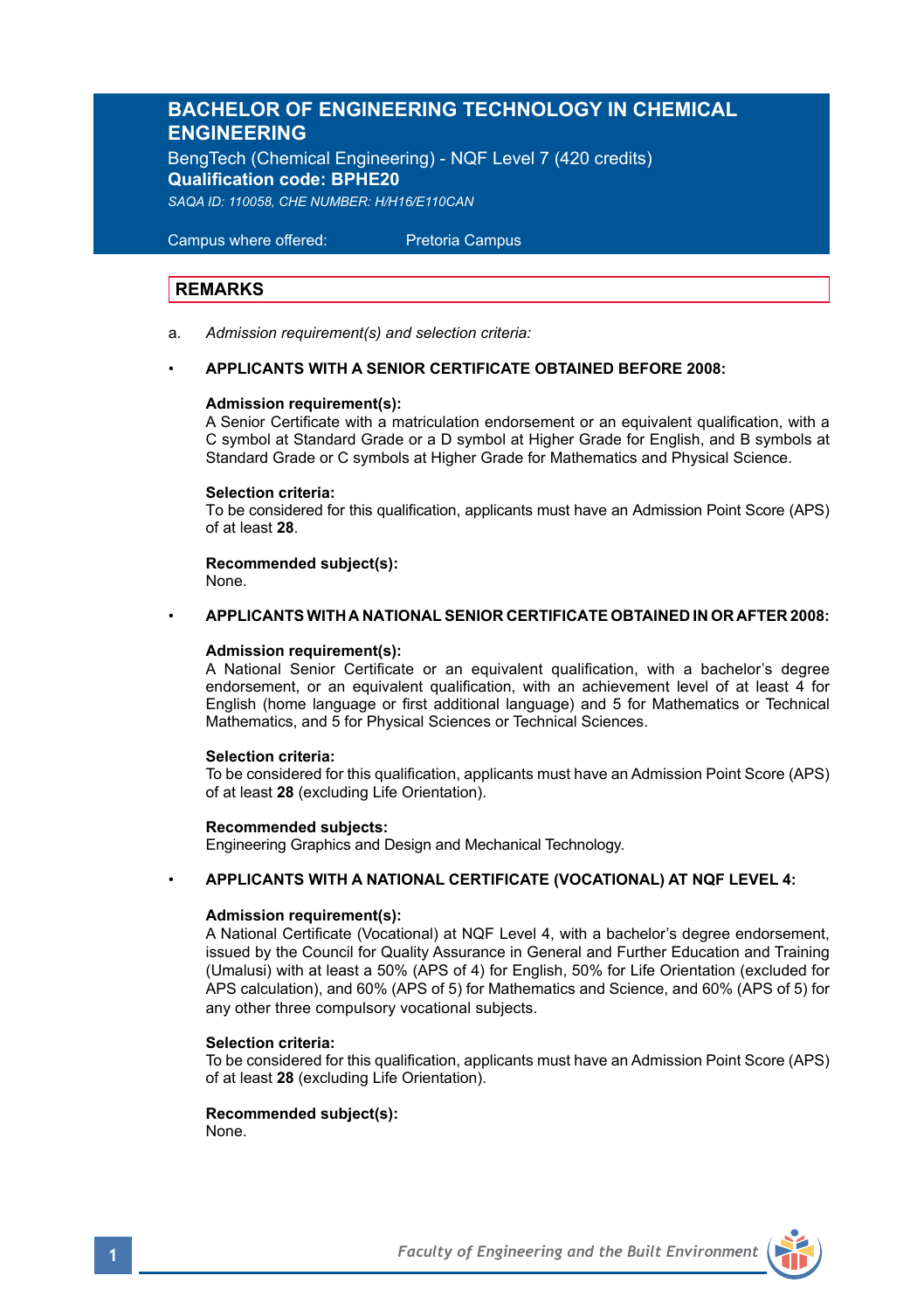### • **APPLICANTS WITH A NATIONAL N CERTIFICATE/NATIONAL SENIOR CERTIFICATE AS PUBLISHED IN REPORT 191: N3 (NQF LEVEL 4):**

### **Admission requirement(s):**

A National Senior Certificate or a National N Certificate with languages as published in Report 191: N3 (NQF Level 4) issued by both the Department of Higher Education and Training (DHET) and the Council for Quality Assurance in General and Further Education and Training (Umalusi), with at least 50% for English, Mathematics N3, Engineering Sciences N3 and any other two additional subjects.

### **Selection criteria:**

To be considered for this qualification, applicants must have an Admission Point Score (APS) of at least **28**.

### **Recommended subject(s):** None.

**• APPLICANTS WITH A N6 CERTIFICATE IN A RELATED ENGINEERING FIELD AS PUB-LISHED IN REPORT 191: N6:**

### **Admission requirement(s):**

A N6 Certificate in a related Engineering field as published in Report 191: N6 issued by both the Department of Higher Education and Training (DHET) and the Council for Quality Assurance in General and Further Education and Training (Umalusi), with an average of at least 60% for the qualification, and successful completion of an English Language Proficiency Assessment (done by the University).

# **Recommended subject(s):**

None.

### • **APPLICANTS WITH QUALIFICATIONS ON THE HIGHER EDUCATION QUALIFICATION SUB-FRAMEWORK (HEQSF) OFFERED BY UNIVERSITIES OF TECHNOLOGY:**

The applicant will be considered for admission to the programme, if any of the following qualifications has been completed:

- Higher Certificate in Chemical Engineering (NQF Level 5 140 credits): with an average of at least 60% for the qualification.
- Advanced Certificate in Chemical Engineering (NQF Level 6 140 credits): with an average of at least 60% for the qualification.
- Diploma in Chemical Engineering (NQF Level 6 280 credits): with an average of at least 55% for the qualification.
- National Diploma: Engineering: Chemical (NQF Level 6 3,000 credits): with an average of at least 55% for the qualification.
- *b. Assessment Procedure(s):*

No further assessment will be done (except for candidates with a N4 Certificate). Applicants who achieve the minimum APS will be considered until the programme complement is full. All completed applications received within the published due dates will be ranked. After consideration of the Departmental Student Enrolment Plan, only the top ranking applicants will be selected. Once a programme is full, a waiting list will be in place to provide an opportunity for applicants to fill places of those who did not register on time. Applicants will be informed of their status per official letter from the Office of the Registrar, alternatively, they can check their application status on the TUT website, www.tut.ac.za.

- *c. Recognition of Prior Learning (RPL), equivalence and status:* See Chapter 30 of Students' Rules and Regulations.
- *d. Intake for the qualification:* January only.

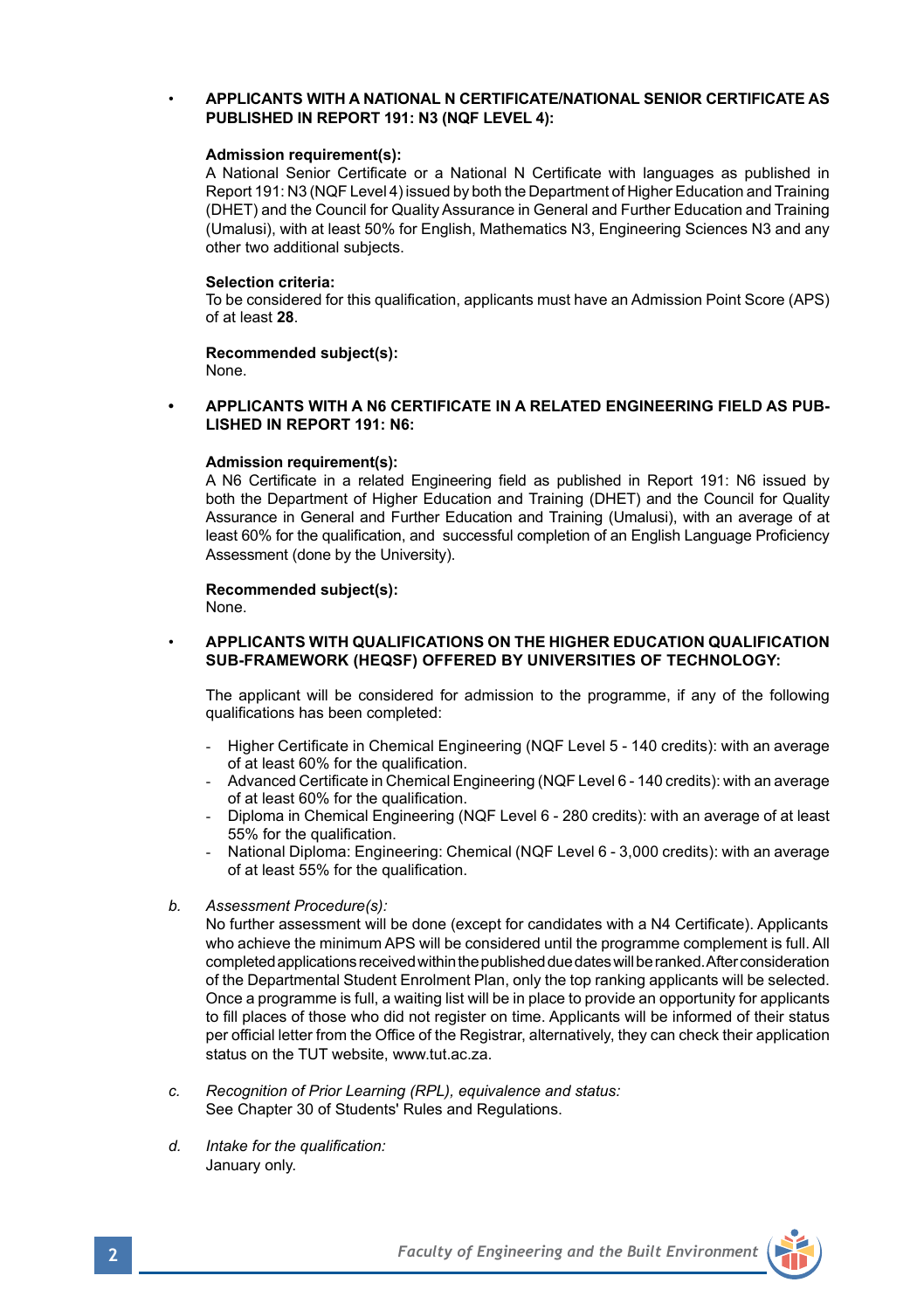- *e. Presentation:* Day classes.
- *f. Minimum duration:* Three years.
- *g. Exclusion and readmission:* See Chapter 2 of Students' Rules and Regulations.
- *h Re-registration:*

A student may re-register for the module Investigative Project only with the permission of the Head of the Department. The purpose of the re-registration is to provide students with an opportunity to complete the final project only, and not to redo the whole module, should they fail the module.

# **CURRICULUM**

| <b>FIRST YEAR</b>                                                 |                                                                                                                                                                      |                                 |                                   |                                                                             |  |  |  |
|-------------------------------------------------------------------|----------------------------------------------------------------------------------------------------------------------------------------------------------------------|---------------------------------|-----------------------------------|-----------------------------------------------------------------------------|--|--|--|
| <b>CODE</b>                                                       | <b>MODULE</b>                                                                                                                                                        | <b>NOF-L</b>                    | <b>CREDIT</b>                     | <b>PREREQUISITE MODULE(S)</b>                                               |  |  |  |
| <b>COL105X</b><br>COS105X<br>EGH105B<br>EMA105B<br><b>INL125C</b> | <b>Computer Literacy</b><br><b>Communication Skills</b><br><b>Engineering Graphics</b><br><b>Engineering Mathematics I</b><br>Information Literacy (block<br>module) | (5)<br>(5)<br>(5)<br>(5)<br>(5) | (5)<br>(6)<br>(14)<br>(28)<br>(1) |                                                                             |  |  |  |
| LFS125X                                                           | Life Skills (block module)                                                                                                                                           | (5)                             | (2)                               |                                                                             |  |  |  |
| <b>FIRST SEMESTER</b>                                             |                                                                                                                                                                      |                                 |                                   |                                                                             |  |  |  |
| CF1115B                                                           | <b>Chemical Engineering</b><br>Fundamentals I                                                                                                                        | (5)                             | (14)                              |                                                                             |  |  |  |
| GPS115B<br><b>MSC115B</b>                                         | <b>General Physics</b><br>Material Science                                                                                                                           | (5)<br>(5)                      | (14)<br>(14)                      |                                                                             |  |  |  |
| <b>SECOND SEMESTER</b>                                            |                                                                                                                                                                      |                                 |                                   |                                                                             |  |  |  |
| CF2115B                                                           | <b>Chemical Engineering</b><br><b>Fundamentals II</b>                                                                                                                | (5)                             | (14)                              | <b>Chemical Engineering</b><br>Fundamentals I                               |  |  |  |
| ORH115B<br>PHC115B                                                | Organic Chemistry<br><b>Physical Chemistry</b>                                                                                                                       | (5)<br>(5)                      | (14)<br>(14)                      |                                                                             |  |  |  |
|                                                                   | TOTAL CREDITS FOR THE FIRST YEAR:                                                                                                                                    |                                 | 140                               |                                                                             |  |  |  |
| <b>SECOND YEAR</b>                                                |                                                                                                                                                                      |                                 |                                   |                                                                             |  |  |  |
| CODE                                                              | <b>MODULE</b>                                                                                                                                                        | NOF-L                           | <b>CREDIT</b>                     | <b>PREREQUISITE MODULE(S)</b>                                               |  |  |  |
| <b>EMA206B</b><br><b>PAS206B</b>                                  | <b>Engineering Mathematics II</b><br>Probability and Statistics                                                                                                      | (6)<br>(6)                      | (14)<br>(14)                      | <b>Engineering Mathematics I</b><br><b>Engineering Mathematics I</b>        |  |  |  |
| <b>FIRST SEMESTER</b>                                             |                                                                                                                                                                      |                                 |                                   |                                                                             |  |  |  |
| CH1216B                                                           | <b>Chemical Engineering</b><br>Thermodynamics I                                                                                                                      | (6)                             | (14)                              | <b>Chemical Engineering</b><br>Fundamentals II<br><b>Physical Chemistry</b> |  |  |  |
| <b>HMT216B</b>                                                    | Heat and Mass Transfer<br>Processes                                                                                                                                  | (6)                             | (14)                              | <b>Chemical Engineering</b><br><b>Fundamentals II</b>                       |  |  |  |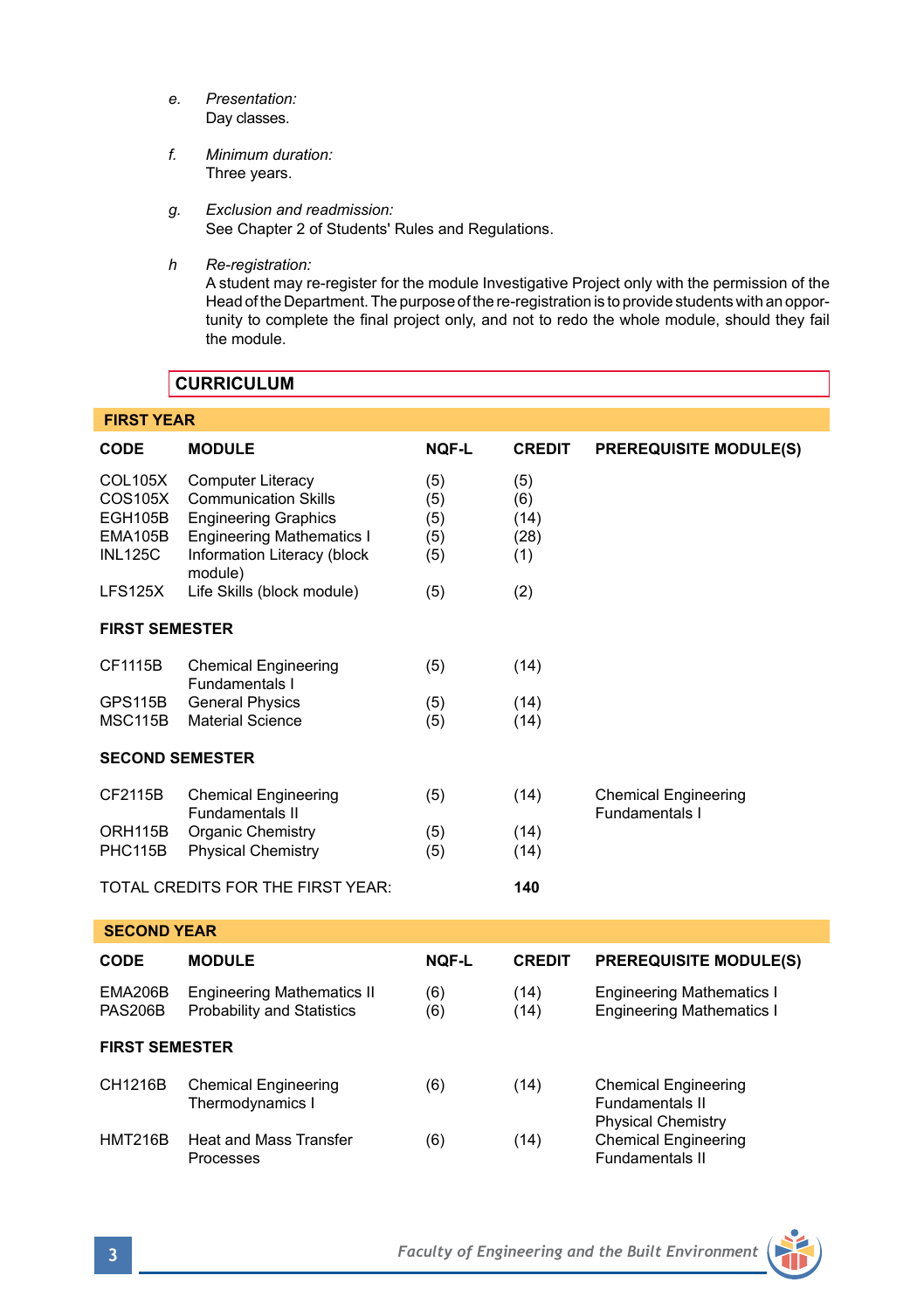| <b>PFF216B</b>                       | <b>Process Fluid Flow</b>                                                                                                           | (6)          | (14)                 | <b>Chemical Engineering</b><br>Fundamentals II<br><b>General Physics</b>                                                                                        |  |  |  |  |
|--------------------------------------|-------------------------------------------------------------------------------------------------------------------------------------|--------------|----------------------|-----------------------------------------------------------------------------------------------------------------------------------------------------------------|--|--|--|--|
| SHM216B                              | <b>Scientific Computing</b>                                                                                                         | (6)          | (14)                 |                                                                                                                                                                 |  |  |  |  |
| <b>SECOND SEMESTER</b>               |                                                                                                                                     |              |                      |                                                                                                                                                                 |  |  |  |  |
| CH2216B                              | <b>Chemical Engineering</b><br>Thermodynamics II<br><b>Chemical Process Technology</b>                                              | (6)          | (14)                 | <b>Chemical Engineering</b><br>Thermodynamics I<br><b>Chemical Engineering</b><br><b>Fundamentals II</b><br><b>Engineering Mathematics I</b>                    |  |  |  |  |
| CHP216B                              |                                                                                                                                     | (6)          | (14)                 |                                                                                                                                                                 |  |  |  |  |
| CPO216B                              | <b>Chemical Process Optimisation</b><br>and Control<br>Unit Operations                                                              | (6)          | (14)                 |                                                                                                                                                                 |  |  |  |  |
| <b>UNO216B</b>                       |                                                                                                                                     | (6)          | (14)                 | Heat and Mass Transfer<br>Processes                                                                                                                             |  |  |  |  |
| TOTAL CREDITS FOR THE SECOND YEAR:   |                                                                                                                                     | 140          |                      |                                                                                                                                                                 |  |  |  |  |
| <b>THIRD YEAR</b>                    |                                                                                                                                     |              |                      |                                                                                                                                                                 |  |  |  |  |
| <b>CODE</b>                          | <b>MODULE</b>                                                                                                                       | <b>NOF-L</b> | <b>CREDIT</b>        | <b>PREREQUISITE MODULE(S)</b>                                                                                                                                   |  |  |  |  |
| IPJ307B                              | Investigative Project (on<br>completion of all first- and second-<br>year modules)                                                  | (7)          | (28)                 |                                                                                                                                                                 |  |  |  |  |
| IPJ317R                              | Investigative Project<br>(re-registration) (first-semester<br>module, see paragraph h)                                              | (7)          | (0)                  |                                                                                                                                                                 |  |  |  |  |
| <b>FIRST SEMESTER</b>                |                                                                                                                                     |              |                      |                                                                                                                                                                 |  |  |  |  |
| CEE317B                              | Chemical Engineering Design I<br>(Equipment)<br>Chemical Reaction Engineering I                                                     | (7)          | (14)                 | <b>Chemical Engineering</b><br>Thermodynamics II<br><b>Chemical Engineering</b><br>Thermodynamics II                                                            |  |  |  |  |
| <b>CR1317B</b>                       |                                                                                                                                     | (7)          | (14)                 |                                                                                                                                                                 |  |  |  |  |
| EES317B                              | Environmental Engineering and<br>Process Safety                                                                                     | (7)          | (14)                 | <b>Engineering Mathematics I</b>                                                                                                                                |  |  |  |  |
| <b>PRY317B</b>                       | Particle Technology                                                                                                                 | (7)          | (14)                 | <b>Engineering Mathematics I</b>                                                                                                                                |  |  |  |  |
| <b>SECOND SEMESTER</b>               |                                                                                                                                     |              |                      |                                                                                                                                                                 |  |  |  |  |
| CEL317B                              | Chemical Engineering Design II<br>(Plant)<br>Chemical Reaction Engineering II (7)<br><b>Engineering Practice</b><br>Fuel Technology | (7)          | (14)                 | Chemical Engineering Design I<br>(Equipment)<br><b>Chemical Reaction Engineering I</b><br><b>Chemical Engineering</b><br>Organic Chemistry<br>Thermodynamics II |  |  |  |  |
| CR2317B<br>EHE317B<br><b>FUE317B</b> |                                                                                                                                     | (7)<br>(7)   | (14)<br>(14)<br>(14) |                                                                                                                                                                 |  |  |  |  |
|                                      | TOTAL CREDITS FOR THE THIRD YEAR:                                                                                                   |              | 140                  |                                                                                                                                                                 |  |  |  |  |
| TOTAL CREDITS FOR THE QUALIFICATION: |                                                                                                                                     |              | 420                  |                                                                                                                                                                 |  |  |  |  |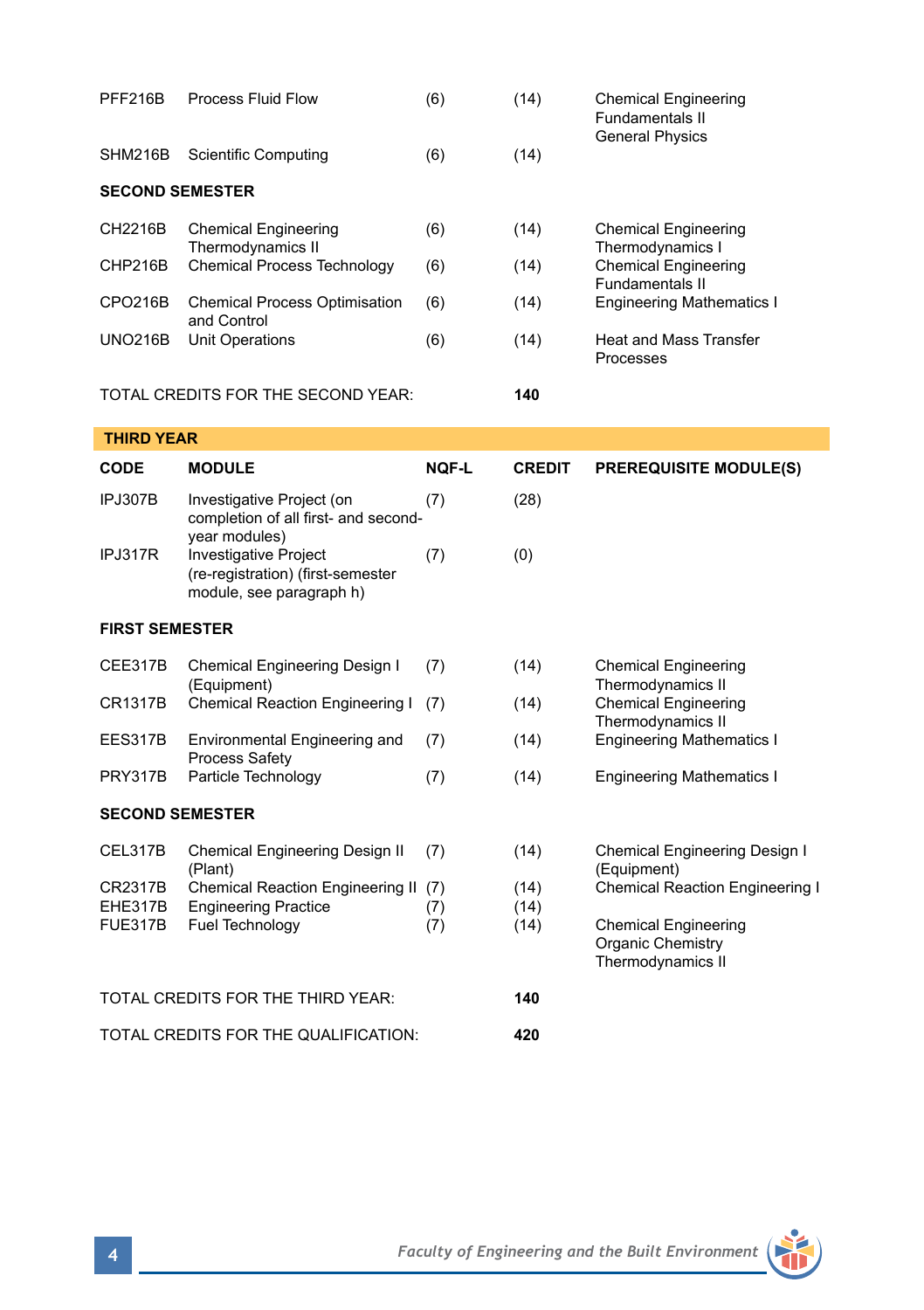# **MODULE INFORMATION (OVERVIEW OF SYLLABUS)**

The syllabus content is subject to change to accommodate industry changes. Please note that a more detailed syllabus is available at the Department or in the study quide that is applicable to a particular module. At time of publication, the syllabus content was defined as follows:

### **C**

# **CHEMICAL ENGINEERING DESIGN I (EQUIPMENT) (CEE317B) 1 X 3-HOUR PAPER**

*(Module custodian: Department of Chemical, Metallurgical and Materials Engineering)* Heat exchangers - advanced design; Vapor-Liquid Separators - enhanced distillation and batch distillation design; Vapor-Liquid Separators - absorber design; Vapor-Liquid Separators - extraction column design; Solid-Liquid Separators - membrane separator design; Solid-Liquid Separators - crystalliser design. (Total notional time: 140 hours)

## **CHEMICAL ENGINEERING DESIGN II (PLANT) (CEL317B) 1 X 3-HOUR PAPER**

*(Module custodian: Department of Chemical, Metallurgical and Materials Engineering)* Nature of chemical process design and process economics; Optimisation methods applied in process design; Review of thermodynamic models and selection algorithm; Reactor and separator selection; Advanced distillation methods; Heat integration; and Plant Design Project. (Total notional time: 140 hours)

## **CHEMICAL ENGINEERING FUNDAMENTALS I (CF1115B) 1 X 3-HOUR PAPER**

*(Module custodian: Department of Chemical, Metallurgical and Materials Engineering)* Introduction to chemical engineering calculations, Chemical engineering profession, units and dimensions, conversion, system of units, numerical calculations and estimation, validating results, dimensional homogenety and dimensionless quantities; process data representation and analysis; Processes and process variables, mass, volume, flow rate, chemical composition, pressure, temperature; Material balances, balance on batch and steady-state processes, balance calculations, balances on multiple-unit processes, recycle and bypass, chemical reactions stoichiometry, balances on reactive processes, and combustion. (Total notional time: 140 hours)

## **CHEMICAL ENGINEERING FUNDAMENTALS II (CF2115B) 1 X 3-HOUR PAPER**

*(Module custodian: Department of Chemical, Metallurgical and Materials Engineering)* Energy and energy balances, forms of energy, energy balances on closed, open systems, tables of thermodynamic data, energy balance procedures, mechanical energy balances; Energy balances on non-reactive processes, elements of energy balance calculations, heat capacities, phase change operations, Energy balances on reactive processes, heats of reaction, and reactive processes balances. (Total notional time: 140 hours)

# **CHEMICAL ENGINEERING THERMODYNAMICS I (CH1216B) 1 X 3-HOUR PAPER**

*(Module custodian: Department of Chemical, Metallurgical and Materials Engineering)* Introductory concepts of thermodynamic systems, variables and significance of chemical engineering thermodynamics; properties of pure substance; first law of thermodynamics/heat and work; and second law of thermodynamic/entropy. (Total notional time: 140 hours)

## **CHEMICAL ENGINEERING THERMODYNAMICS II (CH2216B) 1 X 3-HOUR PAPER**

*(Module custodian: Department of Chemical, Metallurgical and Materials Engineering)*

Volumetric properties of pure fluids; Heat effects; Thermodynamics properties of fluids; Vapour/liquid equilibrium (VLE): introduction; Solution thermodynamics: theory; Solution thermodynamics: application; and Chemical reaction equilibrium. (Total notional time: 140 hours)

## **CHEMICAL PROCESS OPTIMISATION AND CONTROL (CPO216B) 1 X 3-HOUR PAPER**

*(Module custodian: Department of Chemical, Metallurgical and Materials Engineering)* Introduction to process control and instrumentation; Theoretical model of chemical processes; Modelling for process control; Analysis of the dynamic behaviour; Overview of control system design; Analyses, design, tuning of feedback control system and frequency response analysis. (Total notional time: 140 hours)

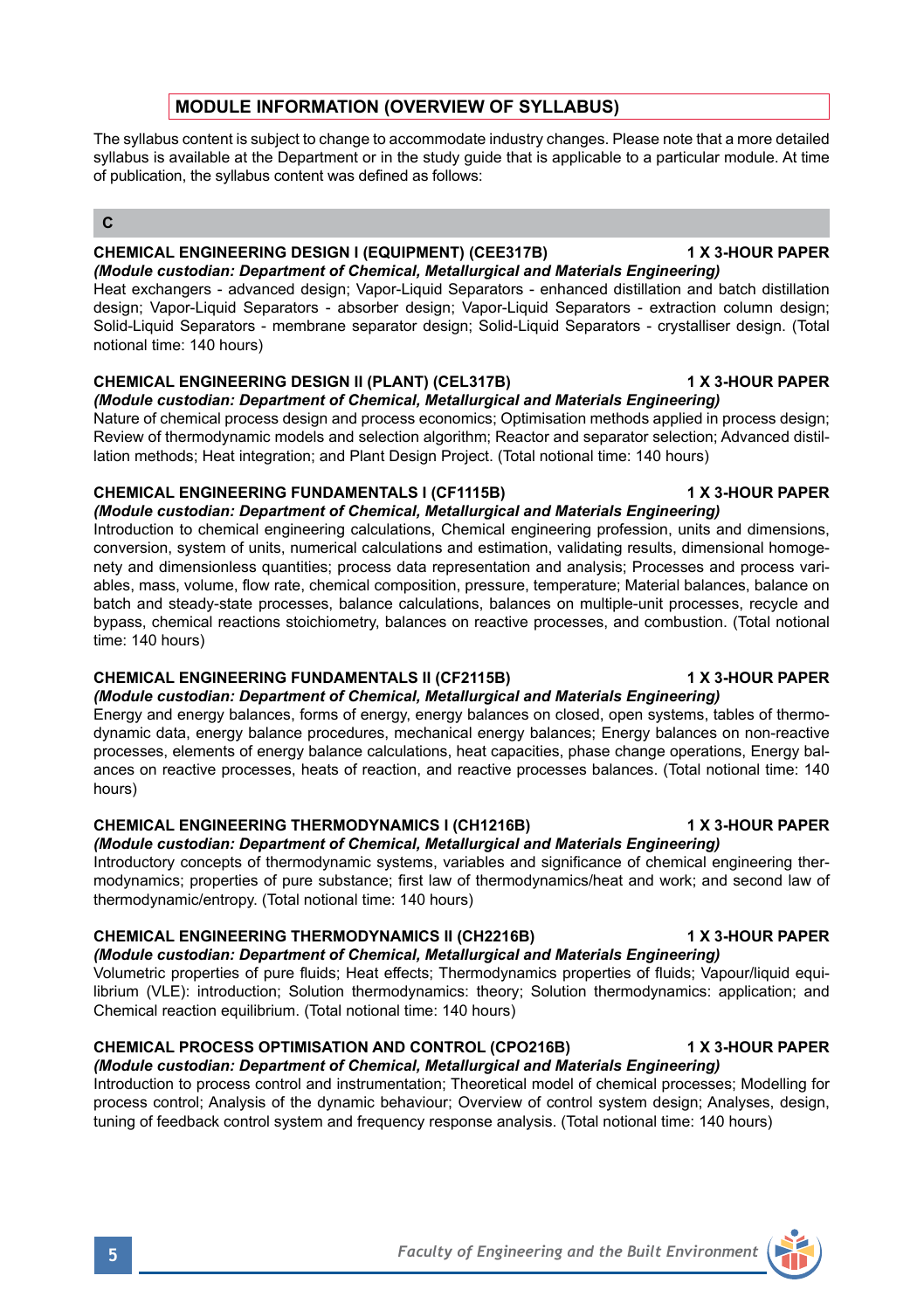# **CHEMICAL PROCESS TECHNOLOGY (CHP216B) 1 X 3-HOUR PAPER**

*(Module custodian: Department of Chemical, Metallurgical and Materials Engineering)* Introduction to chemical and clean coal technologies; Renewable energy technologies processes; Petroleum refining; Pulp and paper manufacturing; Mineral processing; and Bulk chemicals production. (Total notional time: 140 hours)

# **CHEMICAL REACTION ENGINEERING I (CR1317B) 1 X 3-HOUR PAPER**

*(Module custodian: Department of Chemical, Metallurgical and Materials Engineering)* Mole balances; Conversion and reactor sizing; Rate laws and stoichiometry; Isothermal reactor design; Collection and analysis of rate data; and Multiple reactions. (Total notional time: 140 hours)

# **CHEMICAL REACTION ENGINEERING II (CR2317B) 1 X 3-HOUR PAPER**

*(Module custodian: Department of Chemical, Metallurgical and Materials Engineering)* Steady-state non-isothermal reactions; Catalysis and catalytic reactions; Mass transfer resistances effects in heterogeneous reactions: Non-ideal reactors. (Total notional time: 140 hours)

# **COMMUNICATION SKILLS (COS105X)** 1 X 2-HOUR PAPER

# *(Module custodian: Department of Chemical, Metallurgical and Material Engineering)*

To identify and apply basic competencies related to communicating in a technical or engineering environment. These competencies include presenting technical information to a variety of audiences, preparing technical reports, participating constructively in formal meetings and preparing a variety of business and technical documents. (Total notional time: 60 hours)

# **COMPUTER LITERACY (COL105X) CONTINUOUS ASSESSMENT**

# *(Module custodian: End User Computing Unit)*

This module provides foundational knowledge in computing fundamentals, essential digital skills in key applications based on MS Office Suite and network basics (i.e. MS Outlook and Internet). Online exams are mapped with End-User Computing: SAQA 49077 (61591) Core Element as well as Internet and Computing Core Certification. (IC3). (Total notional time: 50 hours)

### **E**

## **ENGINEERING GRAPHICS (EGH105B) CONTINUOUS ASSESSMENT**

# *(Module custodian: Department of Chemical, Metallurgical and Materials Engineering)*

Introduction to graphics communication. Dimensioning and tolerance practices. Geometrical construction. Pictorial projections. Interpenetration and development. Machine drawings. Civil drawings including electrical diagrams. (Total notional time: 140 hours)

# **ENGINEERING MATHEMATICS I (EMA105B) 2 X 2-HOUR PAPERS**

# *(Module custodian: Department of Mathematics and Statistics)*

Mathematical software, Trigonometry, geometry, functions, complex numbers, vector algebra, matrices and transformations, single variable differentiation and integration, partial differentiation, Multiple integrals, Line and surface integrals, introduction to differential equations. Matrix operations, Systems of equations, Linear spaces and transformations and Eigenvalue problems. (Total notional time: 280 hours)

# **ENGINEERING MATHEMATICS II (EMA206B) 1 X 3-HOUR PAPER**

# *(Module custodian: Department of Mathematics and Statistics)*

Differential Equations: The modelling process; First-order linear ordinary differential equations; Higher-order differential equations; Laplace transforms; Systems of linear first-order differential equations; Numerical solutions of ordinary differential equations; Sturm-Liouville problems; and Partial differential equations. (Total notional time: 140 hours)

# **ENGINEERING PRACTICE (EHE317B) CONTINUOUS ASSESSMENT**

*(Module custodian: Department of Electrical Engineering)*

Engineering Communication; Project Management; Management and Ethics; Contracts and Intellectual Property; and Entrepreneurship. (Total notional time: 140 hours)

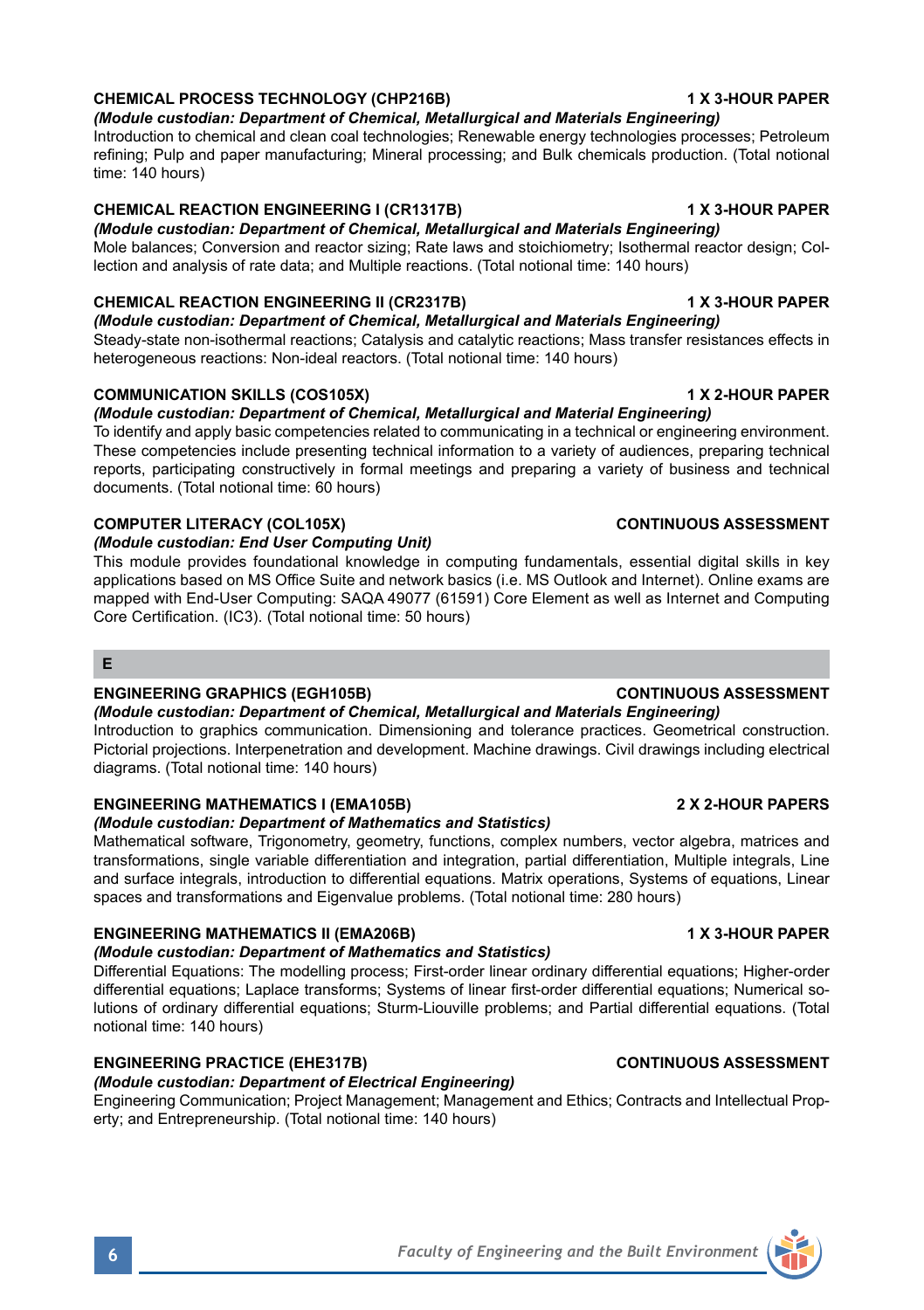### **ENVIRONMENTAL ENGINEERING AND PROCESS SAFETY (EES317B) 1 X 3-HOUR PAPER**

*(Module custodian: Department of Chemical, Metallurgical and Materials Engineering)* Environmental laws related to air, water and solid wastes; Process safety; Air pollution control; Water and wastewater treatment; Solid waste management; and Waste minimisation. (Total notional time: 140 hours)

### **F**

# **FUEL TECHNOLOGY (FUE317B) 1 X 3-HOUR PAPER**

*(Module custodian: Department of Chemical, Metallurgical and Materials Engineering)* Coal Technology (solid fossil fuel); Petroleum and gas technology (liquid fossil fuel and gas); Combustion technology; Fuel cells and hydrogen technology; Nuclear technology; and Renewable energy technology. (Total notional time: 140 hours)

## **G**

### **GENERAL PHYSICS (GPS115B) 1 X 3-HOUR PAPER** *(Module custodian: Department of Physics)*

Motion along straight line: displacement, velocity, acceleration. Projectile motion in two dimensions and three dimensions. Force and Newton's Laws, friction, circular motion. Impuls and momentum, elastic and inelastic collisions. Rotation, kinetic energy, torque. Temperature, heat and first law of thermodynamics. Oscillations and waves. (Total notional time: 140 hours)

### **H**

## **HEAT AND MASS TRANSFER PROCESSES (HMT216B) 1 X 3-HOUR PAPER**

*(Module custodian: Department of Chemical, Metallurgical and Materials Engineering)* Fundamentals of heat transfer; Steady state one dimensional and multiple dimensions conduction; Condensation and boiling heat transfer; and Mass transfer. (Total notional time: 140 hours)

### **I**

### **INFORMATION LITERACY (INL125C) CONTINUOUS ASSESSMENT**

### *(Module custodian: Directorate of Library and Information Services)*

Introduction of information literacy. Development of a search strategy and application of a search string to search engines and academic databases. Evaluation of information sources. Ethical and legal use of information. (Total notional time: 10 hours)

### **INVESTIGATIVE PROJECT (IPJ307B/IPJ317R) PROJECT ASSESSMENT**

*(Module custodian: Department of Chemical, Metallurgical and Materials Engineering)*

Chemical engineering research; Research Proposal; Formulate the project (proposal), Describe and justify the theoretical framework and methodology to address the project, introduction, abstract, main body, conclusion and recommendations, tables figures, graphs, illustrations, references, appendices, writing the first draft, revising the first, content and structure, scientific and technical prose, Conducting and managing project; Data Analysis, statistical analysis of data and display; Software support for various writing and graphic tasks; Use of Microsoft Power Point; and poster and feasibility report; Technical report writing (Final report); analyse the information gained/result of the project, draw conclusion / make recommendations based on the project, produce a report of the completed work; Project communication, audiences, scientific and technical prose, short talks and poster; and Investigative research. (Total notional time: 280 hours)

## **L**

# **LIFE SKILLS (LFS125X) CONTINUOUS ASSESSMENT**

# *(Module custodian: Directorate of Student Development and Support)*

Personal, socio-emotional and academic skills development for students in higher education. This module includes 1. Intra- and interpersonal skills (e.g. emotional intelligence, relationships, and conflict management); 2. General study skills (e.g. time management, goal setting, learning styles); 3. Health and wellness (e.g. HIV/ AIDS, GBV issues, substance abuse); 4. Student life and adjustment (e.g. identity development, adjusting to a higher education environment); and 5. Financial management. (Total notional time: 20 hours)

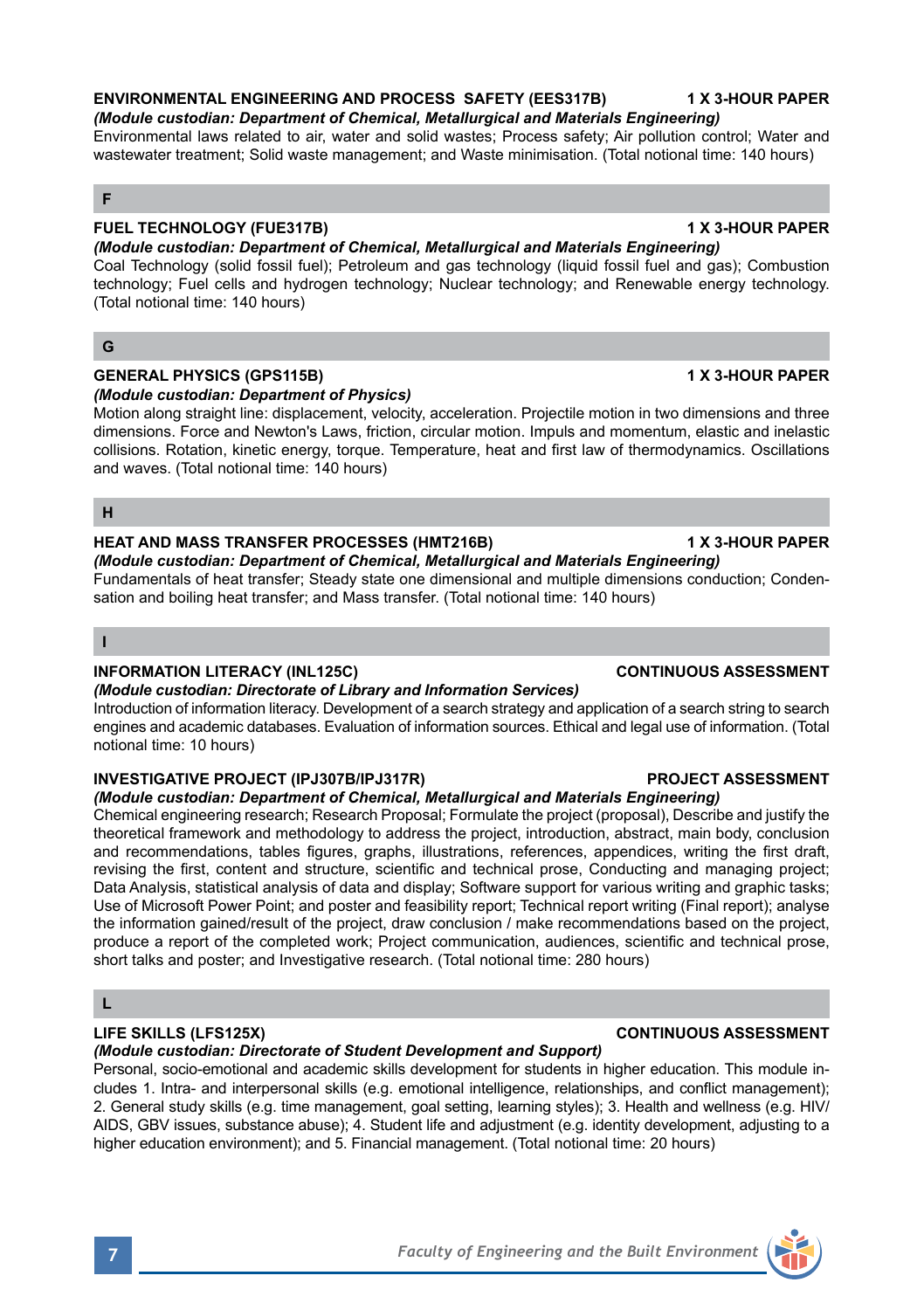## **MATERIAL SCIENCE (MSC115B) 1 X 3-HOUR PAPER**

*(Module custodian: Department of Chemical, Metallurgical and Materials Engineering)* Introduction to materials science and engineering; atomic structure and interatomic bonding; Crystalline solids: structure and imperfections; mechanical properties and failure; Processing and applications of metals;

ceramics: structure, properties, processing and applications; polymer material science; and composites and advanced materials. (Total notional time: 140 hours)

## **O**

## **ORGANIC CHEMISTRY (ORH115B) 1 X 3-HOUR PAPER**

*(Module custodian: Department of Chemical, Metallurgical and Materials Engineering)*

Introduction to organic chemistry, organic molecules, classes, nomenclature, structures, bonding and simple reactions; mechanisms of reactions of organic compounds - stereochemistry, resonance, nucleophilic additions and substitutions, elimination reactions; hydroxyl 1 group - alcohol and phenols, carbonyl group - aldehydes and ketones structure, carboxylic acid derivatives - anhydrides acid halides esters and amide, amino group - amines, structure; fats and oils, amino acids, proteins, carbohydrates, natural products; chromatography - principles and methods with special emphasis on planar chromatography; liquid extraction and solid phase extraction, comparison of traditional and modern extraction procedures; and Introduction to electro-analytical methods. (Total notional time: 140 hours)

### **P**

## **PARTICLE TECHNOLOGY (PRY317B) 1 X 3-HOUR PAPER**

*(Module custodian: Department of Chemical, Metallurgical and Materials Engineering)* Particle size analysis; Size reduction, Flow past immersed bodies; Mechanical-physical separation process; drying; and Membrane separation processes. (Total notional time: 140 hours)

## **PHYSICAL CHEMISTRY (PHC115B) 1 X 3-HOUR PAPER**

# *(Module custodian: Department of Chemical, Metallurgical and Materials Engineering)*

Chemical equations, stoichiometry, acids and bases; Chemical kinetics, equilibrium and aqueous solutions; Kinetic-molecular theory of gases; Thermochemistry: properties of the Gibbs functions; chemical potential; fugacity; changes of state; Equilibria: chemical and electrochemical; Quantum mechanics; Basic principles of photochemistry; and kinetics of photochemical processes. (Total notional time: 140 hours)

## **PROBABILITY AND STATISTICS (PAS206B) 1 X 3-HOUR PAPER**

# *(Module custodian: Department of Mathematics and Statistics)*

Data Handling; Combinatorics; Probability and Probability Models; Normal Distribution and Sampling; and Statistical Inference. (Total notional time: 140 hours)

# **PROCESS FLUID FLOW (PFF216B) 1 X 3-HOUR PAPER**

# *(Module custodian: Department of Chemical, Metallurgical and Materials Engineering)*

Fluid statics and dynamics principles; Incompressible flow in pipes and channels for Newtonian and non-Newtonians; Flow of compressible fluids in pipes; Two-phase flow; Pumps and valves; and Mixing of Newtonian liquids in tanks. (Total notional time: 140 hours)

## **S**

# **SCIENTIFIC COMPUTING (SHM216B) CONTINUOUS ASSESSMENT**

# *(Module custodian: Department of Electrical Engineering)*

Scientific computing and programming environment. Fundamentals of programming: Selection and loop statements. Use-defined functions. Input, output and graphics. Engineering application case studies and simulations. (Total notional time: 140 hours)